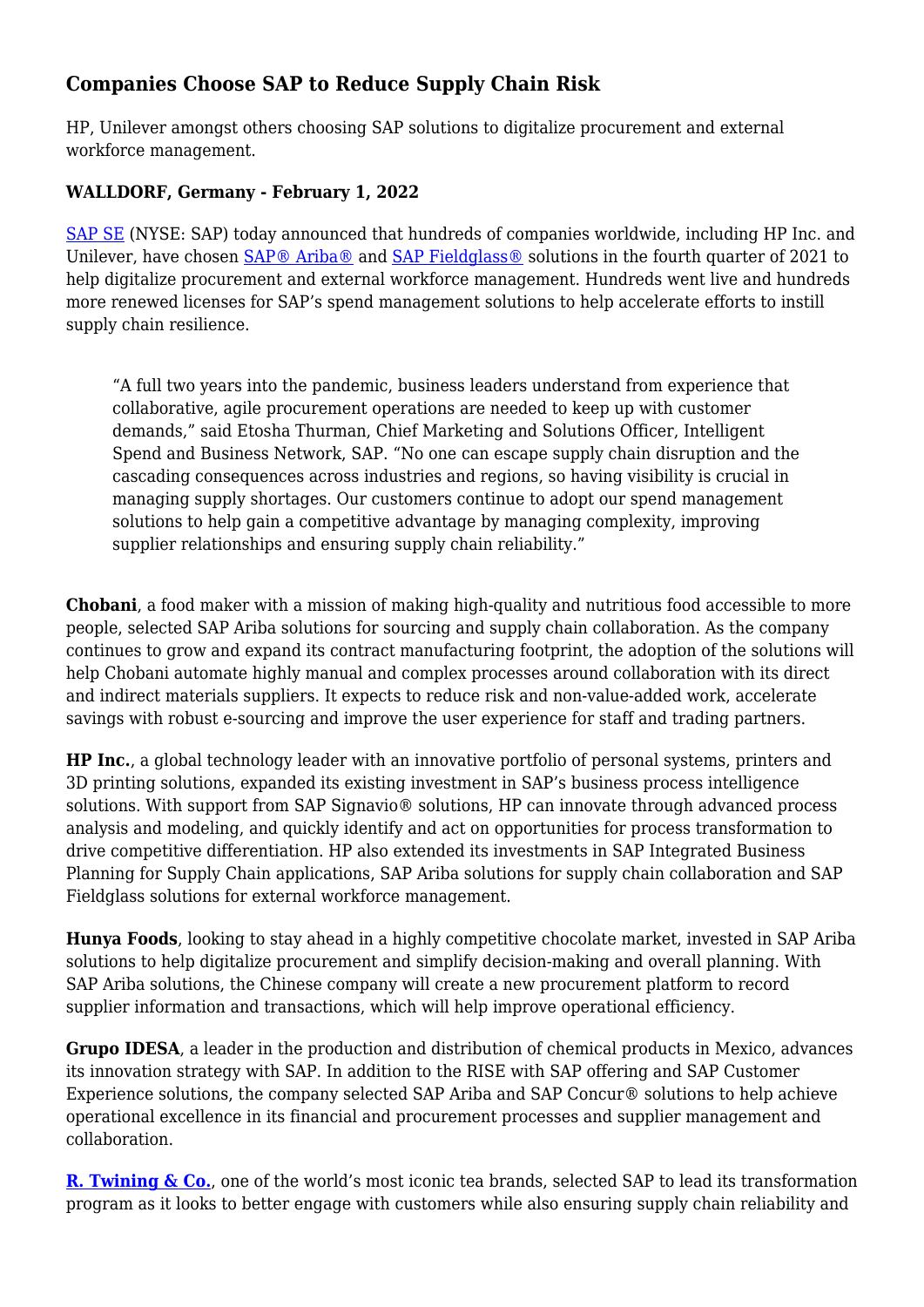operational efficiency. At the heart of the solution is RISE with SAP running on Microsoft Azure, supported by SAP Business Technology Platform and SAP Ariba solutions for digital procurement. With the SAP solutions, Twinings Ovaltine looks to modernize its core capabilities across finance, manufacturing and logistics in order to run its global business in a real-time, intelligent and agile manner.

**Shining Investment**, focused on clean energy and environmental protection, adopted RISE with SAP to help establish a scalable digital core in the cloud. The Chinese company also chose SAP Ariba solutions and the SAP Analytics Cloud solution for transparent and intelligent spend management and real-time data-driven decision-making.

Visit the **SAP News Center**. Follow SAP on Twitter at **@sapnews**.

### **About SAP**

SAP's strategy is to help every business run as an intelligent enterprise. As a market leader in enterprise application software, we help companies of all sizes and in all industries run at their best: SAP customers generate 87% of total global commerce. Our machine learning, Internet of Things (IoT), and advanced analytics technologies help turn customers' businesses into intelligent enterprises. SAP helps give people and organizations deep business insight and fosters collaboration that helps them stay ahead of their competition. We simplify technology for companies so they can consume our software the way they want — without disruption. Our end-to-end suite of applications and services enables business and public customers across 25 industries globally to operate profitably, adapt continuously, and make a difference. With a global network of customers, partners, employees, and thought leaders, SAP helps the world run better and improve people's lives. For more information, visit [www.sap.com.](http://www.sap.com/)

#### # # #

**This document contains forward-looking statements, which are predictions, projections, or other statements about future events. These statements are based on current expectations, forecasts, and assumptions that are subject to risks and uncertainties that could cause actual results and outcomes to materially differ. Additional information regarding these risks and uncertainties may be found in our filings with the Securities and Exchange Commission, including but not limited to the risk factors section of SAP's 2020 Annual Report on Form 20-F.**

**© 2022 SAP SE. All rights reserved.** 

**SAP and other SAP products and services mentioned herein as well as their respective logos are trademarks or registered trademarks of SAP SE in Germany and other countries. Please see [https://www.sap.com/copyright](https://www.sap.com/corporate/en/legal/copyright.html) for additional trademark information and notices.**

### **Note to editors:**

To preview and download broadcast-standard stock footage and press photos digitally, please visit [www.sap.com/photos](http://www.sap.com/photos). On this platform, you can find high resolution material for your media channels. To view video stories on diverse topics, visit [www.sap-tv.com.](http://www.sap-tv.com) From this site, you can embed videos into your own Web pages, share video via email links, and subscribe to RSS feeds from SAP TV.

#### **For customers interested in learning more about SAP products:**

Global Customer Center: +49 180 534-34-24 United States Only: 1 (800) 872-1SAP (1-800-872-1727)

## **For more information, press only:**